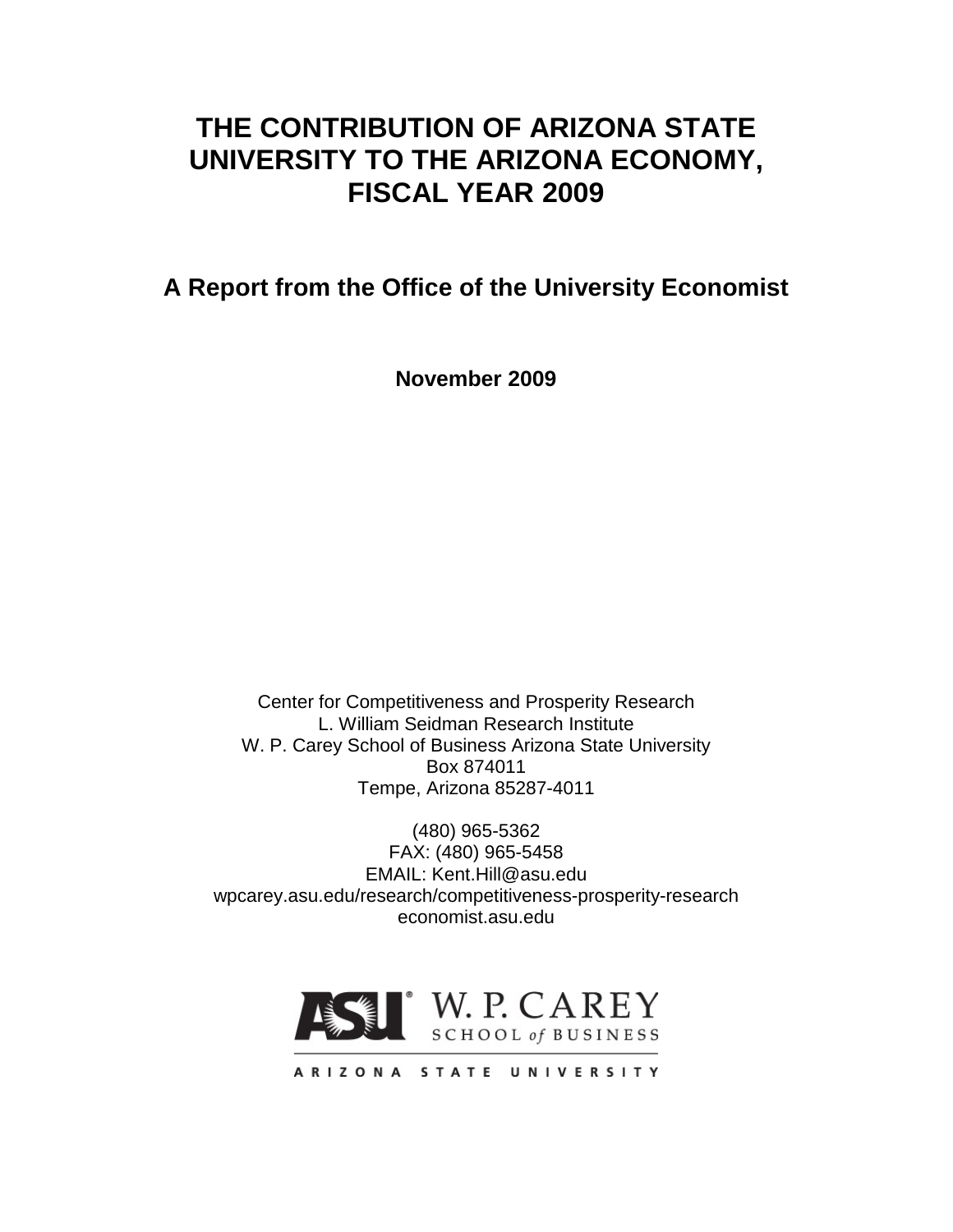# **TABLE OF CONTENTS**

| 3  |
|----|
| 3  |
| 9  |
| 14 |
| 16 |
|    |

# **LIST OF TABLES**

| 1. Economic Impact of Arizona State University, Fiscal Year 2009                              | $\overline{4}$ |
|-----------------------------------------------------------------------------------------------|----------------|
| 2. Value of a Bachelor's Degree                                                               | 12             |
| 3. Contribution of Arizona State University Undergraduate Education to Arizona Income, Fiscal | 14             |
| Year 2009                                                                                     |                |

# **LIST OF CHARTS**

| 1. Impact of Arizona State University on Arizona Employment, Fiscal Year 2009       | 5.  |
|-------------------------------------------------------------------------------------|-----|
| 2. Impact of Arizona State University on Arizona Labor Income, Fiscal Year 2009     | 6.  |
| 3. Arizona State University Sources of Funds, Fiscal Year 2009                      | 9.  |
| 4. Mean Annual Earnings by Age and Educational Attainment                           | 10. |
| 5. Ratio of Mean Earnings of University Graduates to High School Graduates, Ages 35 | 11  |
| Through 44                                                                          |     |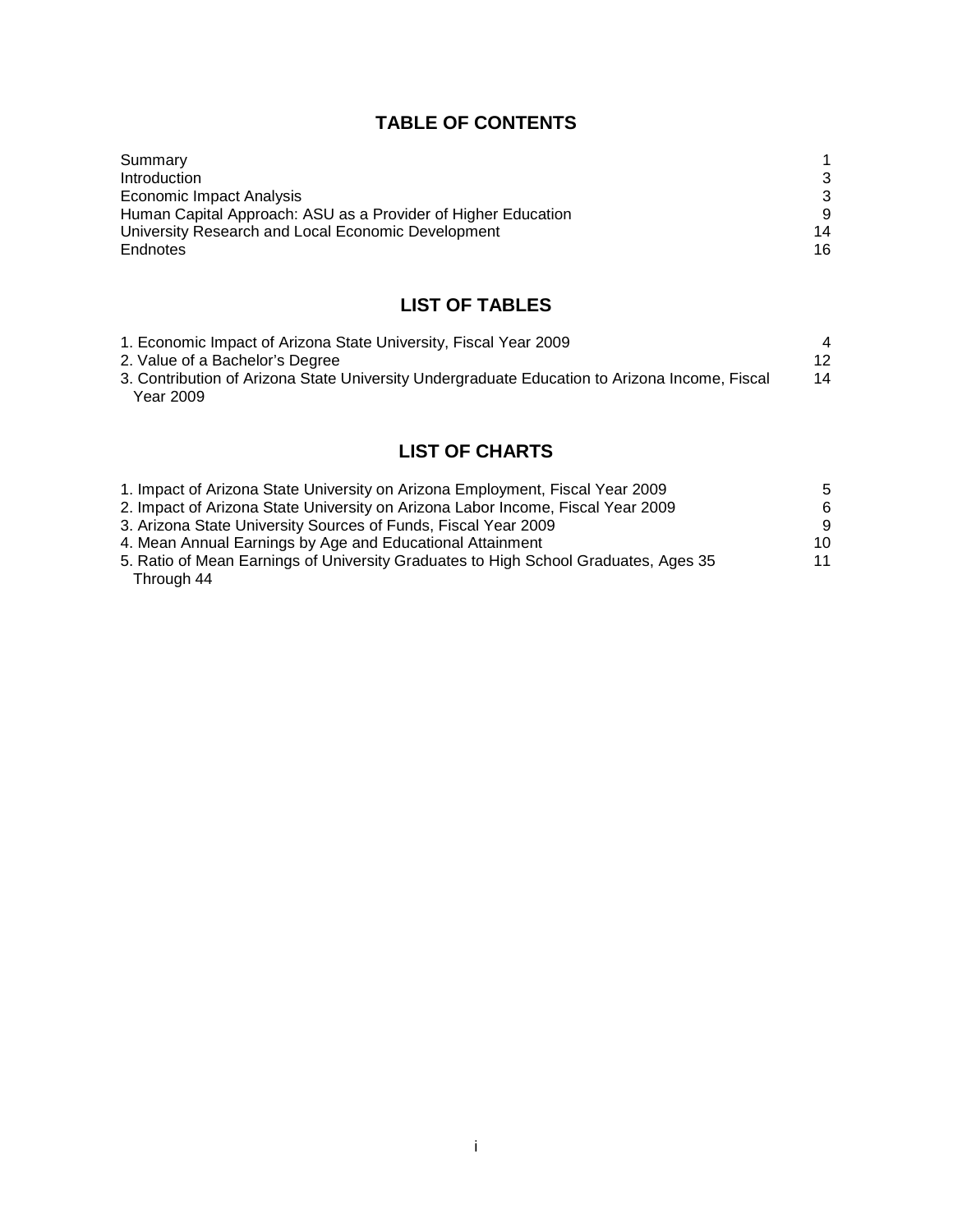#### **SUMMARY**

<span id="page-2-0"></span>One approach to measuring the contribution of a university to a local economy is to identify the jobs and incomes that are supported by the spending of the university, and its students, and its employees. In fiscal year (FY) 2009, Arizona State University (ASU) employed almost 20,000 faculty, staff and students full time and part time and had a total payroll of \$846 million. The university was responsible for another 3,350 Arizona jobs and labor income of \$144 million because of what it spent on construction, equipment, and other goods and services. Additional economic impacts arise from the consumer spending of faculty, staff, students and university visitors. A total of 11,680 jobs and income of \$374 million were directly supported by this spending. The total direct impact of the university was 35,000 jobs and labor income of \$1.36 billion.

The spending by the university and by those associated with the university create multiplier effects when firms supplying goods and services to the university community place upstream demands on other producers, when the employees of these firms make consumer purchases, and when governments spend additional tax revenues. The multiplier effects amount to an additional 19,780 jobs and labor income of \$899 million. When all economic interdependencies are accounted for, the spending of the ASU community in FY 2009 was responsible for 54,800 Arizona jobs and labor income of nearly\$2.3 billion.

These totals overstate the net economic impact of the university to the extent that some of the underlying spending would remain in the state even if ASU did not exist. Funds that most certainly would not be lost to the state are those provided by Arizona taxpayers to help support the university, but this represents just 29 percent of the university's total funding. Categories of institutional funding that the state is most at risk of losing without ASU are federal funds for research grants and student scholarships (18 percent of all funds), and revenues from nonresident students (17 percent of the total). More difficult to know is the extent to which resident students might leave the state if ASU, or a comparable institution, did not exist. Resident students account for almost one-quarter of ASU institutional funding and for three-quarters of total student spending. Depending upon what assumptions are made about spending that would be lost to the state without ASU, the net economic impact of ASU ranges anywhere from one-third to 80 percent of the gross impact.

An alternative approach to assessing the economic value of a university is to measure and compare the value of the services provided by the university with the costs of producing those services. In a "cost-benefit analysis" of higher education, the full costs of a four- year college education are compared with the benefits students realize in the form of higher lifetime earnings. This report demonstrates that higher education is a high-yield investment, generating benefits that are three-to-four times as large as the costs. The costs of education include tuition and fees, state appropriations for instructional support, and lost earnings during the time the student is in school. For a four-year undergraduate education at ASU, total costs are approximately \$125,000. Based on national statistics relating individual earnings to educational attainment, the lifetime benefits to be realized by an ASU undergraduate are estimated to be \$500,000 for men and \$360,000 for women.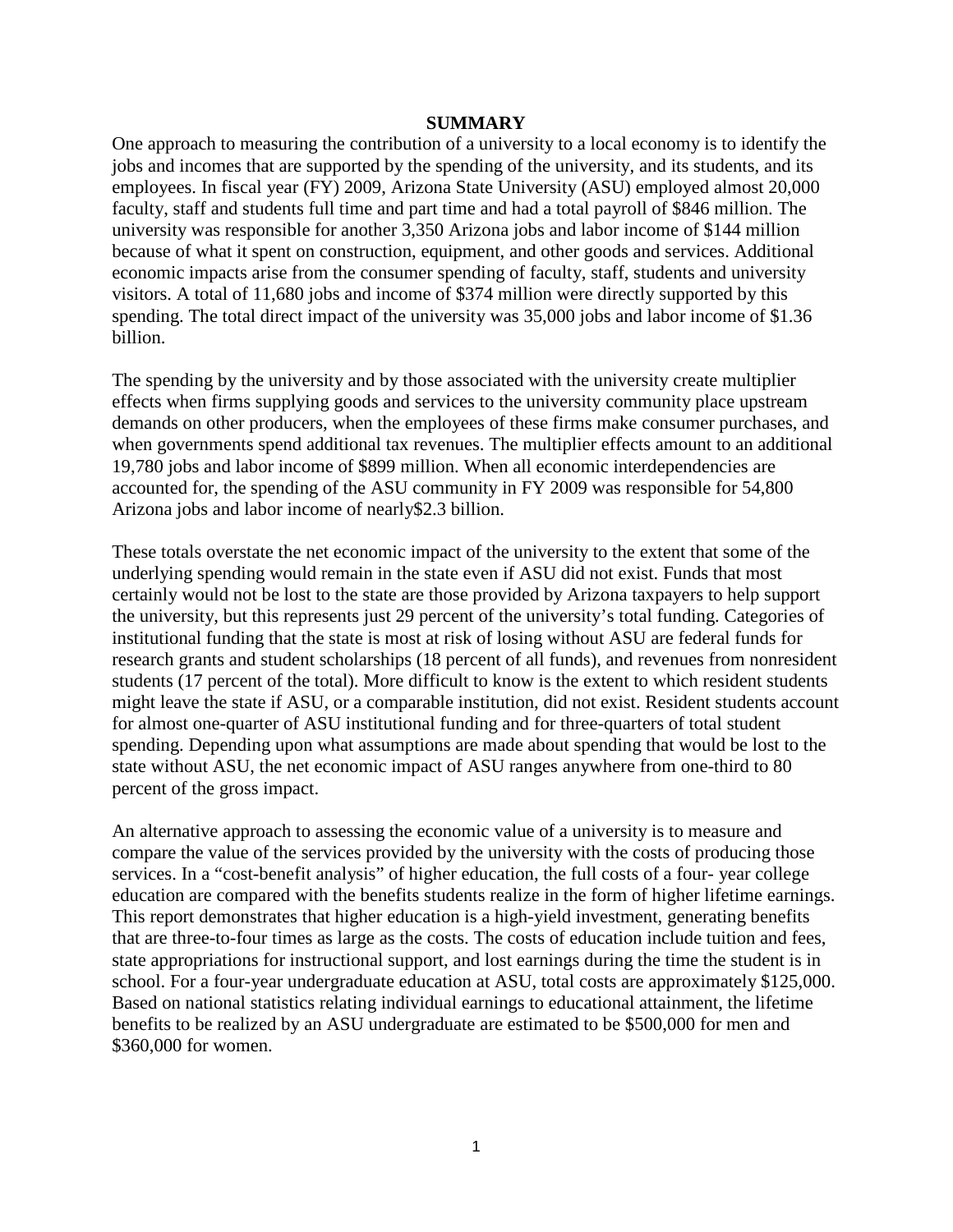Because higher education has such a dramatic effect on an individual's lifetime earnings, total income in the state of Arizona is now \$2.0 billion higher because of the undergraduate education services ASU has provided over the past four decades.

<span id="page-3-3"></span><span id="page-3-2"></span><span id="page-3-1"></span><span id="page-3-0"></span>Though difficult to quantify, the university also benefits the state's economic development. The university's research programs not only import money into the state, but create technologies and solutions to industrial problems. Researchers serve as a catalyst for economic development.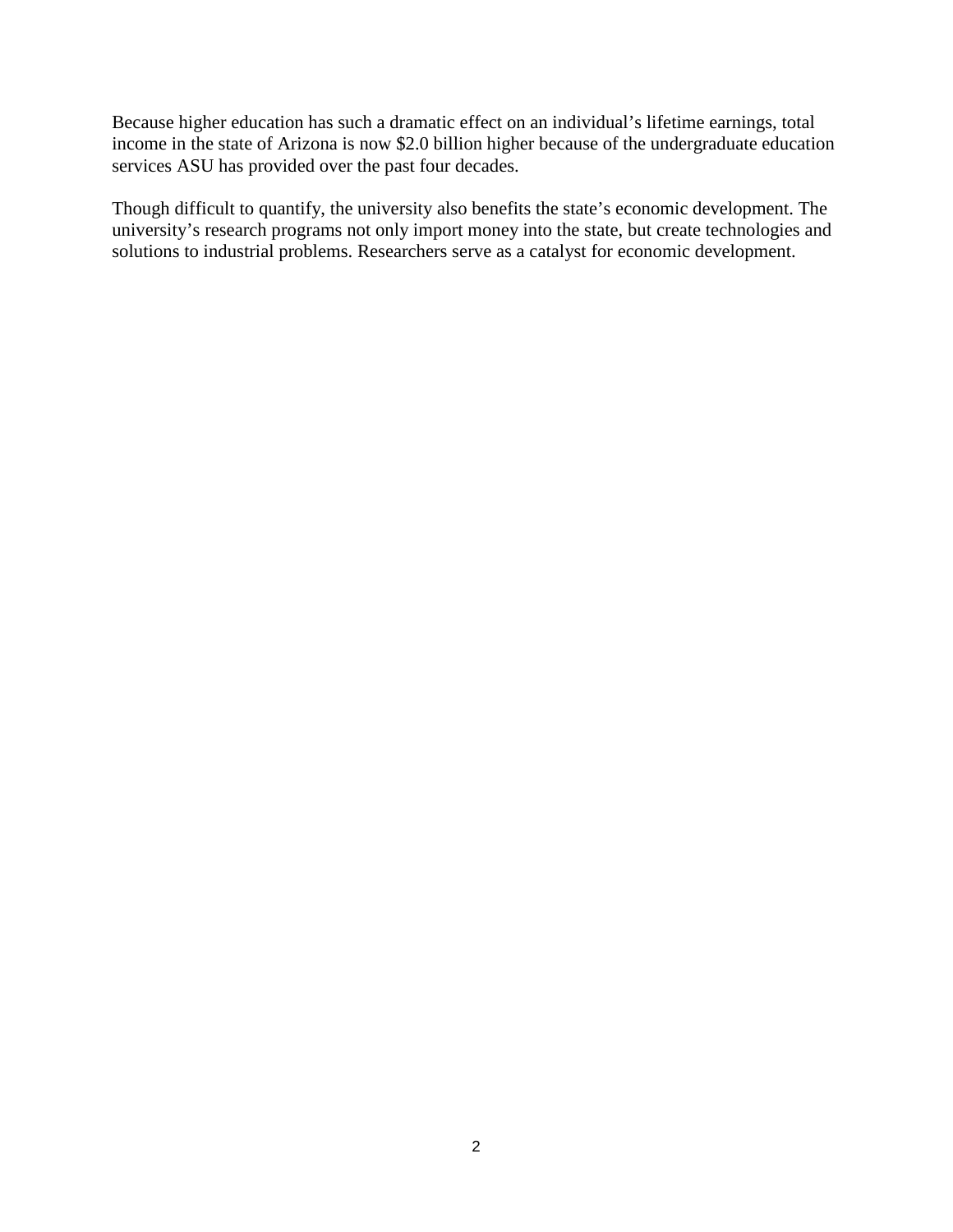## **INTRODUCTION**

<span id="page-4-3"></span>This report provides an assessment for fiscal year (FY) 2009 of the contribution of Arizona State University (ASU) to the Arizona economy. The economic effects of the university are measured using two different approaches. In a traditional "economic impact analysis," estimates are made of the Arizona jobs and incomes that are supported by the spending of the university, its employees, and its students. This approach focuses on the resources or inputs needed to produce both the services of the university and the goods and services purchased by its students and employees. Economic impact analysis gives an indication of how much larger the Arizona economy is because of the presence of ASU.

An alternative approach to assessing the economic value of a university is to measure the value of the services provided by the university and compare that value with the costs of producing the services. In a "cost-benefit analysis" of higher education, the full costs of a four-year college education are compared with the benefits students realize in the form of higher lifetime earnings. This report demonstrates that higher education is a high-yield investment, generating benefits that are three-to-four times as large as the costs.

Arizona State University and other research universities also contribute to the local economy by helping businesses solve industrial problems and by producing research findings that spawn or attract new companies. These effects are difficult to measure precisely. But numerous national and international studies have found that research universities can make a significant contribution to the economy of the city in which they are located. This report provides a brief review of what is known about the factors necessary for university research to significantly affect local economic activity and assesses Arizona State University and its location in light of those factors.

#### **ECONOMIC IMPACT ANALYSIS**

<span id="page-4-0"></span>The purpose of an economic impact analysis of a university is to measure the contribution the university makes to local area jobs and incomes through its own spending and the spending of students, faculty, and staff. What are referred to as "direct" impacts are the jobs and incomes provided by the university itself and by businesses who supply goods and services purchased by the university, its students, and its employees. In economic impact analysis, estimates are also made of so-called "multiplier effects" that arise through backward linkages between industries and from additional rounds of consumer spending generated throughout the economic impact process.

<span id="page-4-2"></span><span id="page-4-1"></span>Estimates of the economic impact of ASU were made using an Arizona-specific version of IMPLAN, an input-output model used widely be researchers throughout the United States.<sup>[1](#page-2-0)</sup> The study area for the analysis was the state of Arizona. Impacts refer to jobs and incomes generated somewhere in the state. Impacts are reported for three economic variables: gross domestic product by state, labor income, and employment. Gross product is a broad measure of income consisting of employee compensation, proprietors' income (self-employed income), property income, and indirect business taxes. Labor income is the sum of employee compensation and proprietors' income. Employment is a count of both full and part-time jobs.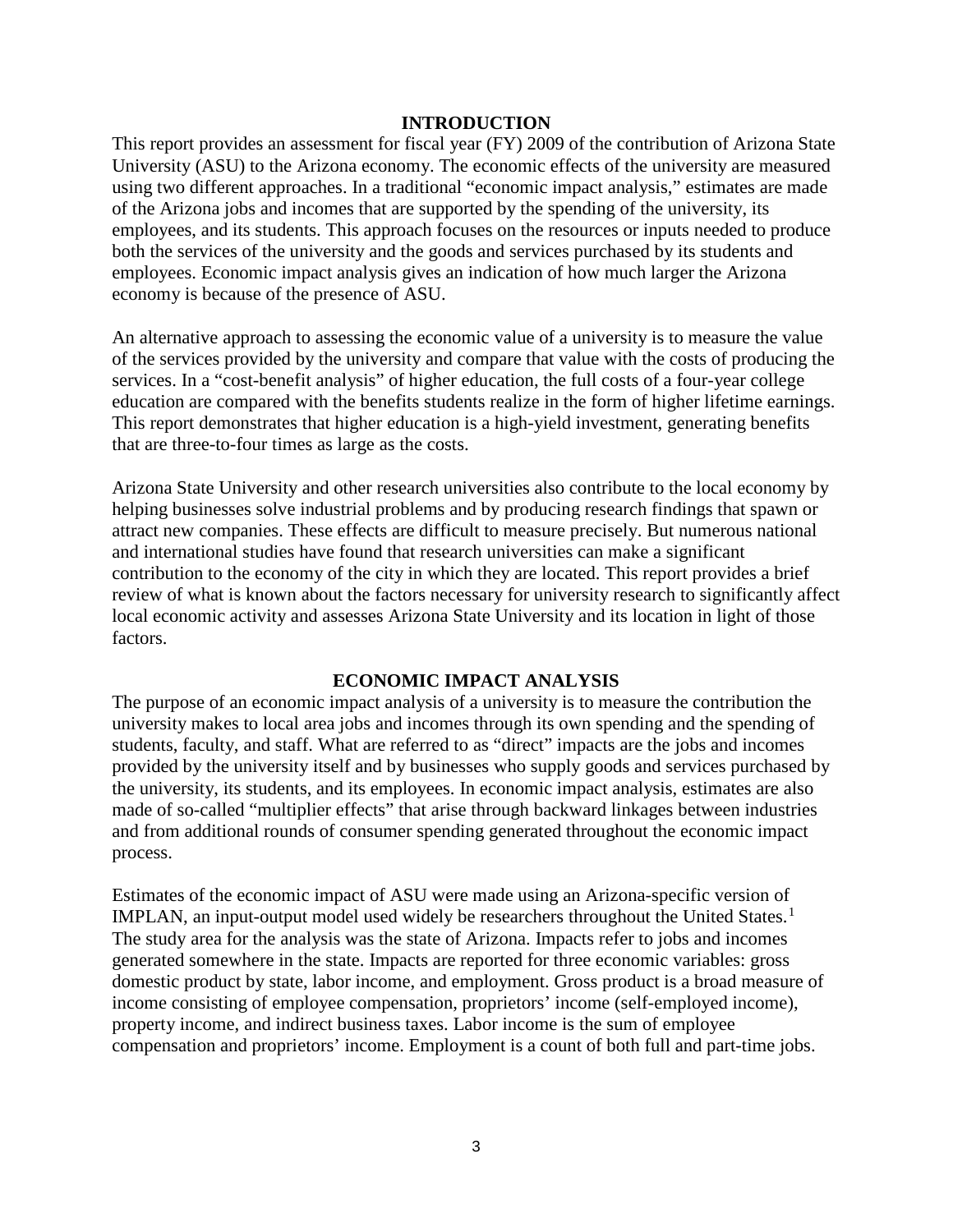Table 1 provides a summary of results. Charts 1 and 2 detail the effects ASU has on employment and labor income in the state of Arizona. Unless otherwise indicated, all primary data and impacts refer to FY 2009 and are totals across all four campuses— Tempe, West, Polytechnic, and Downtown Phoenix.[2](#page-3-0)

#### **University Expenditures: Operations**

ASU directly affects the economy of Arizona by employing almost 20,000 people on either a full-time or part-time basis. During the 2008-09 academic year, the university employed approximately 5,000 faculty, 6,800 administrative and classified staff, and 8,200 graduate and undergraduate students. University payroll for FY 2009 was \$846 million, with wages and salaries accounting for \$648 million and the remainder being employee-related expenses.<sup>[3](#page-3-1)</sup>

<span id="page-5-0"></span>Another way in which ASU directly affects the economy is by purchasing goods and services that are necessary for university operations. Nonpayroll expenditures in FY 2009 created a demand for \$283 million worth of goods and services supplied by Arizona businesses.<sup>[4](#page-3-2)</sup> These purchases directly accounted for 2,710 jobs, \$110 million in labor income, and \$153 million in Arizona gross state product.

University purchases induce secondary or multiplier effects in an economy. These effects occur when immediate suppliers of ASU products purchase intermediate goods and services from upstream suppliers and when all affected suppliers hire additional employees who, in turn, make consumer purchases and pay taxes that support government spending programs. The secondary effects of ASU nonpayroll operating expenditures were estimated to be 3,440 jobs, \$154 million in labor income, and \$238 in gross state product. The total impact of university purchases was 6,150 jobs, \$264 million of labor income, and \$391 million in gross state product.

#### **University Expenditures: Construction**

Construction outlays in FY 2009 were \$79 million. Major projects which were ongoing during the year were the repair and refurbishment of the Memorial Union, academic buildings on the Polytechnic campus, the Indoor Training Facility, and the Interdisciplinary Science and Technology Building  $(IV)$ <sup>[5](#page-3-3)</sup> Expenditures associated with these projects directly generated 640

# **TABLE 1 ECONOMIC IMPACT OF ARIZONA STATE UNIVERSITY, FISCAL YEAR 2009**

|                                              | In Millions   |              |            |
|----------------------------------------------|---------------|--------------|------------|
|                                              | Gross Product | Labor Income | Employment |
| TOTAL ECONOMIC IMPACT                        | \$3.234       | \$2,263      | 54.790     |
| University Payroll and Employment            | 901           | 846          | 19.980     |
| University Nonpayroll Operating Expenditures | 391           | 264          | 6.150      |
| <b>University Construction</b>               | 98            | 75           | 1.520      |
| Spending by Faculty and Staff                | 528           | 326          | 7.780      |
| Student Spending                             | 1.250         | 709          | 18,140     |
| Visitor Spending                             | 66            | 43           | 1.220      |

Source: Center for Competitiveness and Prosperity Research, L. William Seidman Research Institute, W. P. Carey School of Business, Arizona State University.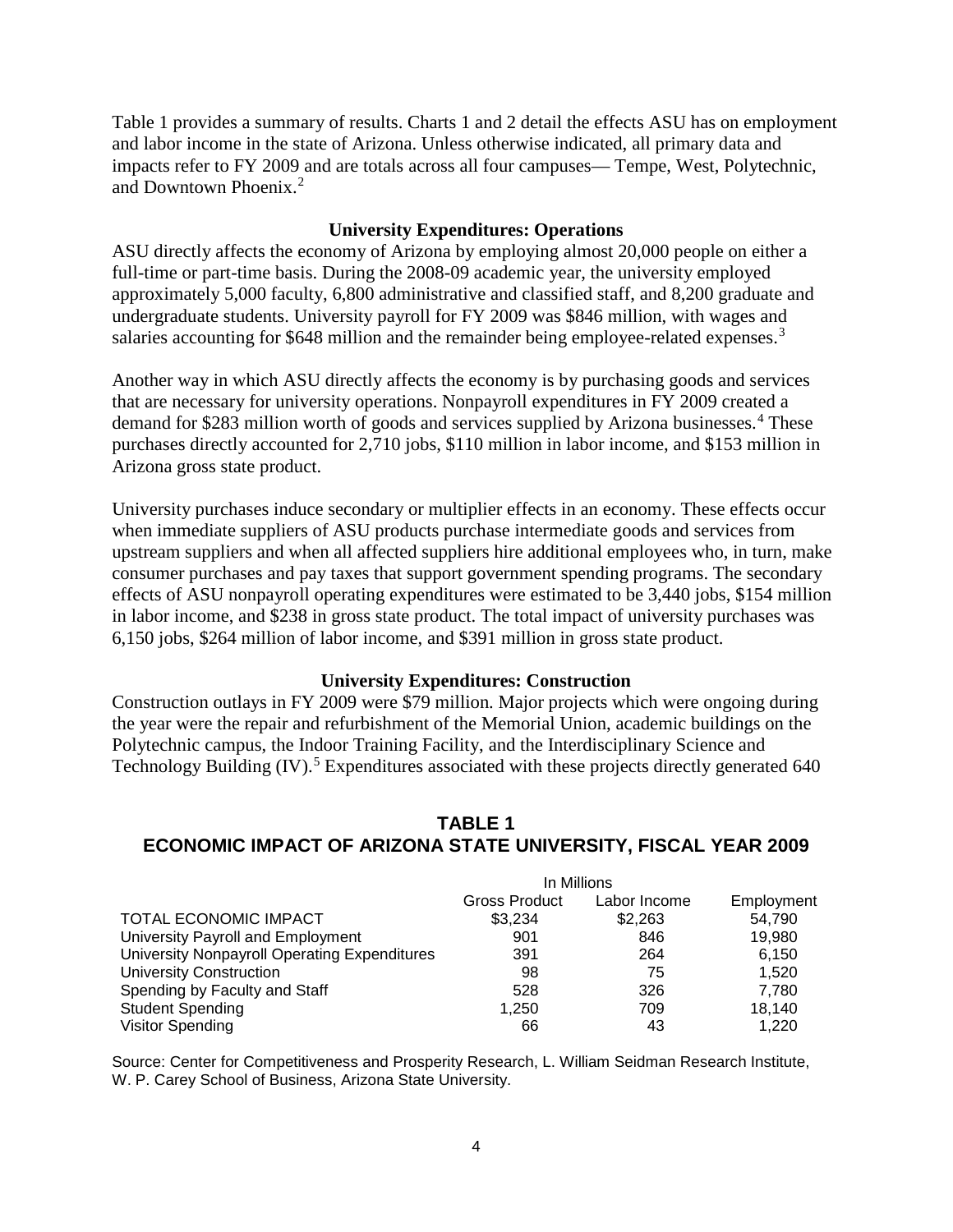# **CHART 1 IMPACT OF ARIZONA STATE UNIVERSITY ON ARIZONA EMPLOYMENT, FISCAL YEAR 2009**

<span id="page-6-0"></span>

<span id="page-6-2"></span><span id="page-6-1"></span>Source: Center for Competitiveness and Prosperity Research, L. William Seidman Research Institute, W. P. Carey School of Business, Arizona State University.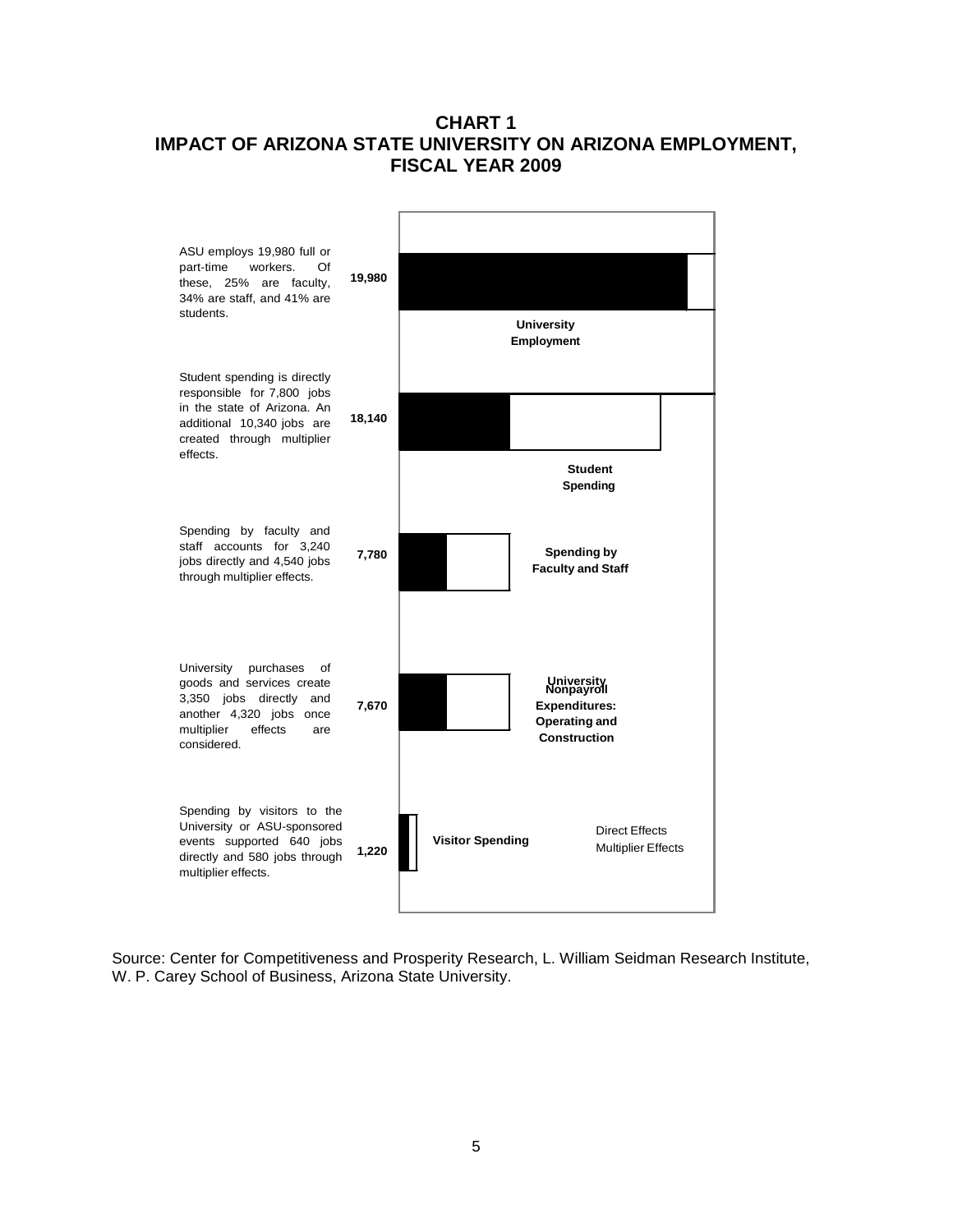# **CHART 2 IMPACT OF ARIZONA STATE UNIVERSITY ON ARIZONA LABOR INCOME, FISCAL YEAR 2009 (In Millions of Dollars)**



Source: Center for Competitiveness and Prosperity Research, L. William Seidman Research Institute, W. P. Carey School of Business, Arizona State University.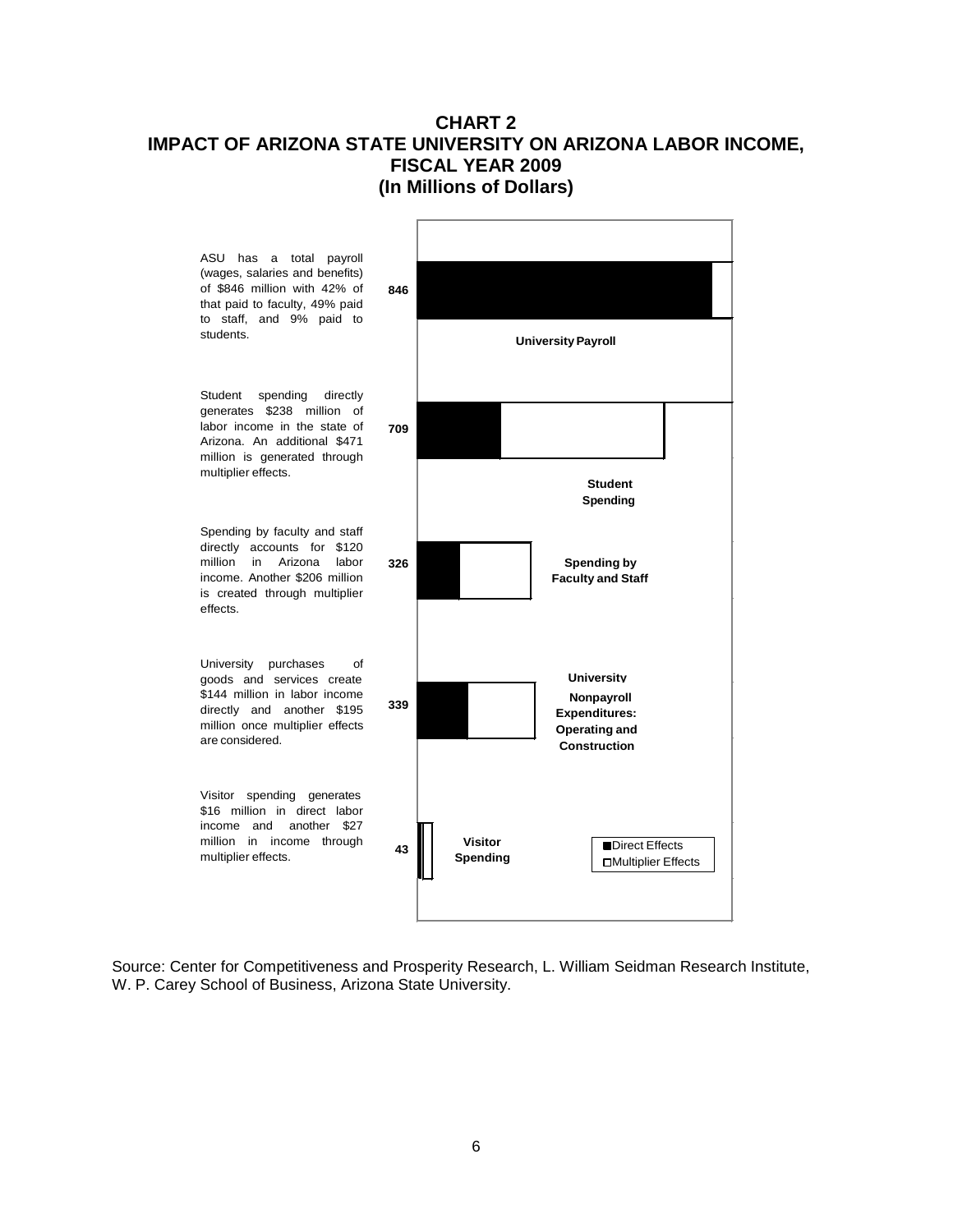jobs, \$34 million in labor income, and \$37 million in gross state product. When multiplier effects are included, the total impact of ASU construction spending in FY 2009 was 1,520 jobs, \$75 million in labor income, and \$98 million in gross state product.

# **Employee Spending**

In economic impact analysis, university faculty and staff contribute to the state's economy not only through their own employment, but by purchasing goods and services from Arizona businesses. Estimates of spending by faculty and staff were made by combining ASU payroll data with statistics from the Bureau of Labor Statistics on the share of income spent on individual commodity items by U.S. households.<sup>[6](#page-4-0)</sup> The approach used attributes to the university only that household spending financed by wage income earned at ASU. Consumer expenditures associated with the payroll of ASU faculty and staff were estimated to be \$540 million in FY 2009. Of this total, \$363 million was spent on goods and services produced by Arizona businesses. This spending was directly responsible for 3,240 jobs, \$120 million in labor income, and \$213 million in Arizona gross state product.

As with institutional spending, consumer spending generates secondary or multiplier effects throughout an economy. Spending by ASU faculty and staff had a secondary impact on the Arizona economy of 4,540 jobs, \$206 million in labor income, and \$315 million in gross state product. In total, expenditures by ASU faculty and staff accounted for 7,780 Arizona jobs, \$326 million worth of labor income, and \$528 million in gross product.

## **Student Spending**

An average of 62,400 students was enrolled at ASU during the fall and spring semesters of the 2008-09 academic year. Because of their sheer number, ASU students exert an enormous influence on the local economy. Estimates of student spending were made by combining current enrollment figures with estimates of per capita student spending obtained in a survey conducted in 2004 at the University of Arizona.<sup>[7](#page-4-1)</sup> The survey numbers were adjusted for inflation. Average monthly expenditures per student in FY 2009 were estimated to be approximately \$1,700.

The ASU student population was directly responsible for \$1.0 billion worth of spending, excluding tuition. Of this amount, 27 percent went for nonuniversity housing, 10 percent was spent on groceries, and 9 percent was spent eating out. Other important expenditure categories were utilities and communications, retail, and entertainment. The direct impact of this spending on Arizona was 7,800 jobs, \$238 million in labor income, and \$534 million in gross state product.

The secondary effect of student expenditures was an additional 10,340 jobs, \$471 million in labor income, and \$716 million of gross state product. The total economic impact of spending by the ASU student population was 18,140 jobs, \$709 million worth of labor income, and \$1,250 million in Arizona gross state product.

# **Visitor Spending**

Athletic events, cultural activities, conferences and other programs draw large numbers of visitors to Arizona State University each year. In addition, parents and friends visit students, and prospective students and their families make evaluation visits to the campus. Many of those who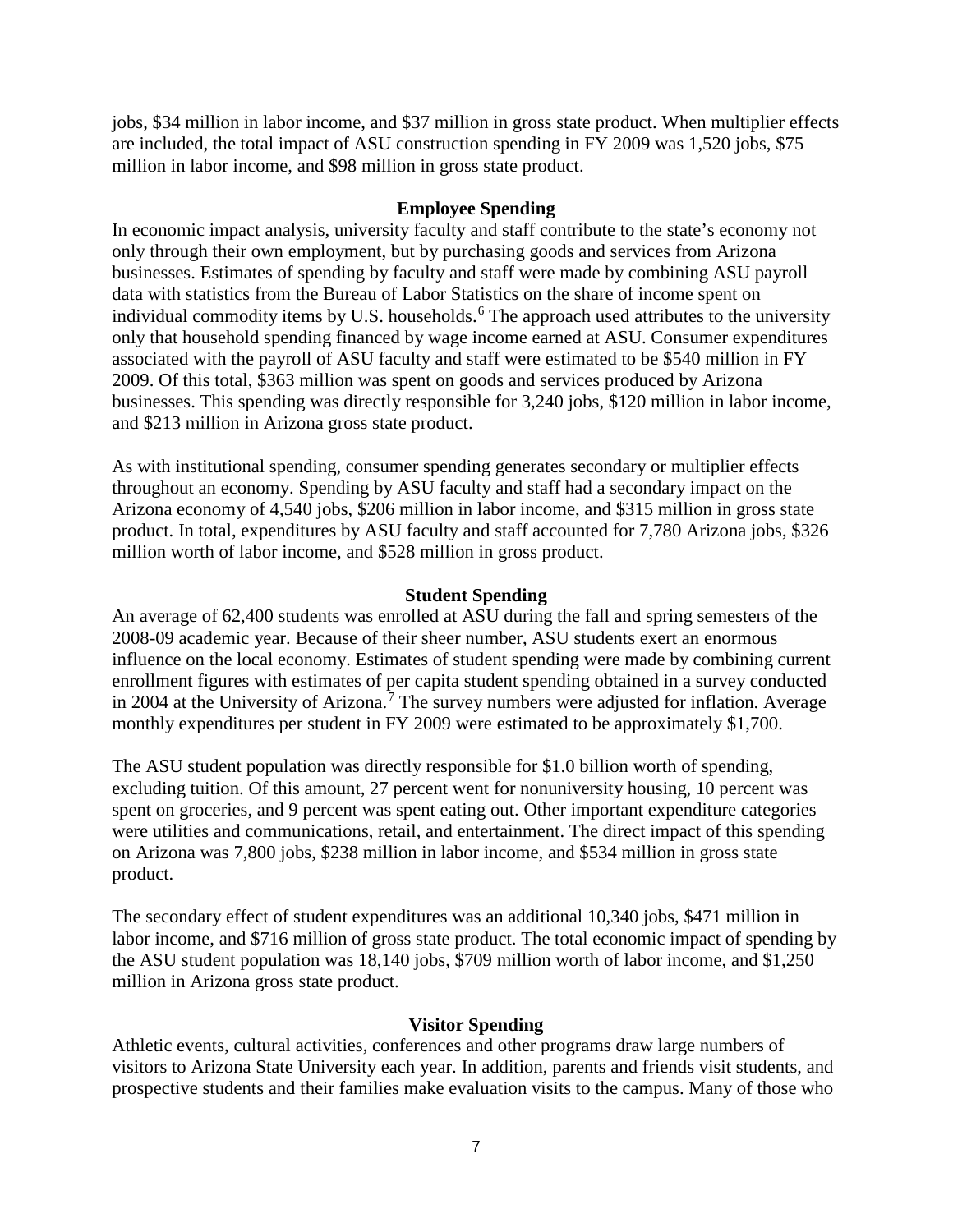attend ASU activities are local residents. But it is estimated that out-of-town visitors spent 230,000 visitor-days in the Phoenix area because of University-related activities. These visitors spent \$48 million on lodging, food, entertainment and other goods and services. The total economic impact of this spending is 1,220 jobs, \$43 million in labor income and \$66 million in Arizona gross state product.

#### **Total Economic Impact**

The total impact of Arizona State University on Arizona gross product is estimated to have been \$3.2 billion in FY 2009. The total employment impact of ASU, including university employees and all other jobs indirectly induced, was 54,790 jobs. The total labor income associated with these jobs was estimated to be \$2.3 billion.

#### **Gross Versus Net Impacts**

The economic impacts reported in this section represent the "gross" impacts of ASU on the Arizona economy. The figures provide a fair estimate of the jobs and incomes that are supported by the spending of the university, its employees and students. But these figures overstate the "net" impact of the university to the extent that some of the underlying spending would remain in the state even if ASU, or a comparable institution, did not exist. To get a sense of how much lower total employment and income in Arizona might be without ASU, it is useful to review the sources of funds which ASU uses to finance its payroll and nonpayroll expenditures, with an eye toward determining what percentage of those funds would leave the state without the university. It is also important to consider the role students play in the economic impact process, both as a source of funding for ASU operations and as a consumer of goods and services. Many students might choose not to reside in Arizona if ASU did not exist.

Chart 3 provides pertinent detail on the sources of funds for ASU in FY 2009. These funds finance the payroll of the university (and indirectly the spending of its employees), as well as the nonpayroll expenditures of ASU. The categories of funding the state is most at risk of losing without ASU are federal funds for research grants and student scholarships (18 percent of total funds), tuition and fees paid by nonresident students (17 percent), and a portion of revenues from auxiliary enterprises that are connected to the nonresident student population (about 2 percent).[8](#page-4-2) The funds that most certainly would not be lost to the state if ASU did not exist are funds provided by Arizona taxpayers (29 percent). These monies could be spent by state government in other ways or returned to taxpayers for their disposition. More difficult to evaluate is the local commitment of other funding sources such as gifts and research contracts from private or nonfederal government sources.

In trying to assess the net economic impact of the university, it is also important to consider the decisions of resident students. Without ASU or a comparable institution, how many resident students now attending ASU would leave the state to pursue opportunities for higher education elsewhere? Resident students account for approximately three-quarters of total student spending, and through their contributions to tuition, fees and the revenues of auxiliary operations, they account for about 23 percent of total ASU funding.

In a **low net impact** scenario, the assumption is that the only spending the state would lose if ASU did not exist was the consumer spending of nonresident students and the institutional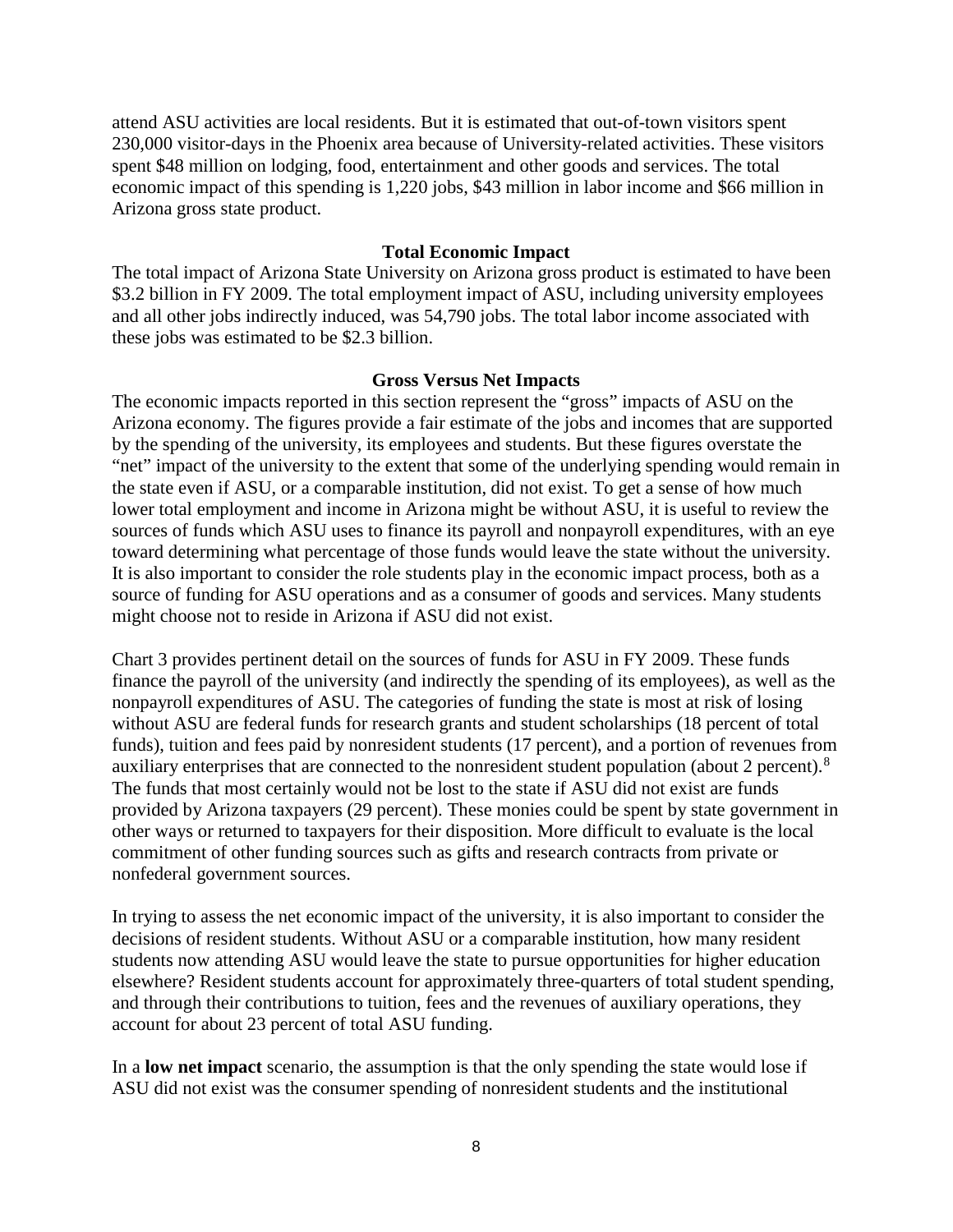

**CHART 3 ARIZONA STATE UNIVERSITY SOURCES OF FUNDS, FISCAL YEAR 2009**

Source: Department of Financial Services, Arizona State University.

spending that is supported by funds the university receives from the federal government and nonresident students. In this case, the net impacts ASU has on the Arizona economy are only one-third the size of the gross impacts. Specifically, ASU would have a net impact of 17,770 jobs, \$740 million in labor income, and \$1,029 million in Arizona gross state product.

Alternatively, ASU would have a **high net impact** on the Arizona economy if all ASU students—resident and nonresident—would be lost to the state without the higher education capacity the university provides and if all sources of institutional funding except for state of Arizona tax dollars also would leave the state without ASU. In this case, the net impacts of ASU are approximately 80 percent the size of the estimated gross impacts. ASU has a net impact on the Arizona economy equal to 44,520 jobs, \$1,825 million in labor income, and \$2,678 million in gross state product.

# **HUMAN CAPITAL APPROACH: ASU AS A PROVIDER OF HIGHER EDUCATION**

Arizona State University sponsors and supports a diverse set of activities that directly benefit the community, including basic and applied research, cultural events, and other public service activities. But the primary mission of the university is to provide quality education for its students. The economic value of a college education is reflected in the earnings premium realized by workers with college degrees.

#### **Earnings Premium for College Graduates**

One can gain a sense of magnitude of the financial benefits of higher education by comparing the earnings experiences of people who did and did not complete college.<sup>[9](#page-4-3)</sup> Data on earnings by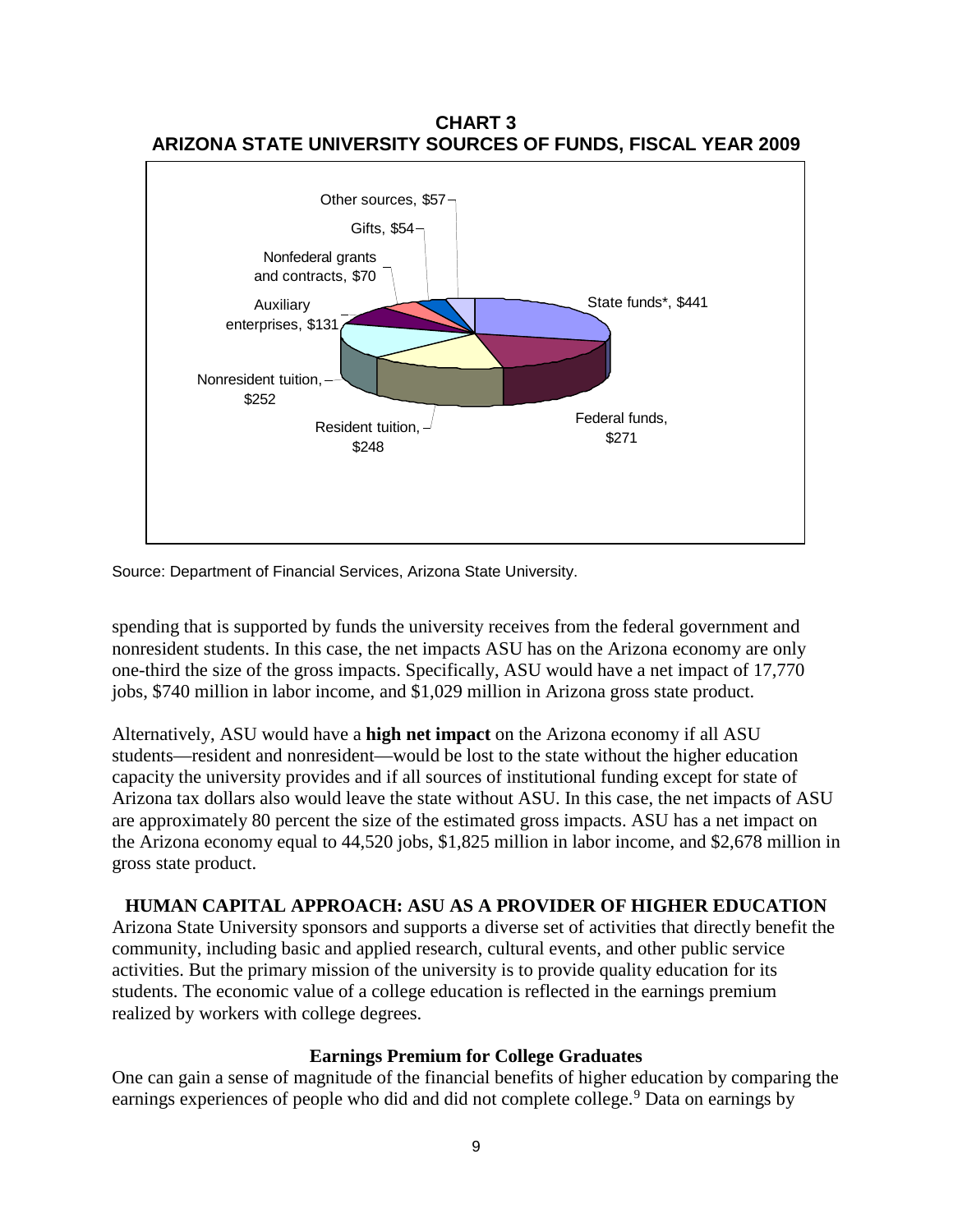educational attainment are collected each year by the U.S. Census Bureau in its Current Population Survey. Chart 4 shows results from the most recent survey on mean annual earnings of men who were fully employed in 2007, arranged by age group and for two levels of education: high school graduates and those with a bachelor's degree (but no further education). The data are national in coverage and include people who have been educated at schools throughout the country and are employed across all fifty states. More specific information on earnings by education for the state of Arizona is too limited to be reliable.

The earnings premium for a college education is substantial. Based on averages for the years 2005 through 2007, male workers between ages 35 and 44, for example, earn 82 percent more if they have completed college than if they have only a high school degree. A college education also enhances the earnings power of women. Female workers between ages 35 and 44 earn 86 percent more with a college degree.

The earnings premium for higher education has been increasing since the early 1980s when the premium was approximately 40 percent for both men and women aged 35-44 (see Chart 5). This trend seems to reflect a broad-based increase in the demand for skilled workers that is occurring throughout the industrialized world. A rising skill premium is evident not only in the earnings of educated workers but also in the earnings of those with work experience and skills acquired on the job. Labor market economists attribute the rise in the education/skills premium to several factors: skill-using technological advances (especially involving the computer), increased trade



**CHART 4 MEAN ANNUAL EARNINGS BY AGE AND EDUCATIONAL ATTAINMENT**

Source: U.S. Department of Commerce, Census Bureau, Current Population Survey.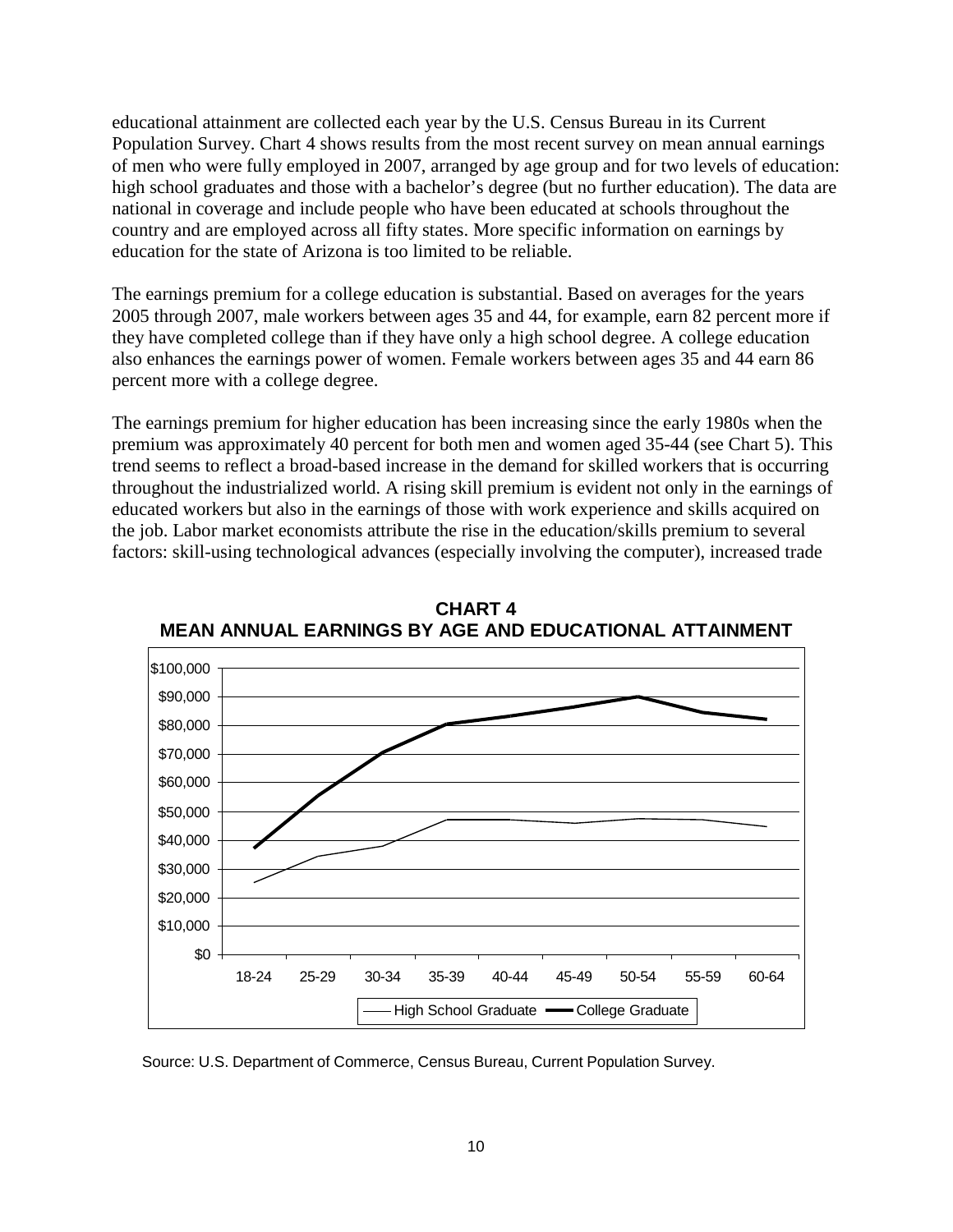

**CHART 5 RATIO OF MEAN EARNINGS OF UNIVERSITY GRADUATES TO HIGH SCHOOL GRADUATES, AGES 35 THROUGH 44**

Source: U.S. Department of Commerce, Census Bureau, Current Population Survey.

with less-developed countries, and a decline in the importance of unions and wage-setting institutions in some countries.

Although the high return to schooling could eventually lead to a greater supply of educated workers, the consensus opinion of experts is that the demand for skilled workers will continue to grow and the return to education will remain high into the foreseeable future.

#### **Value of a College Degree**

A cost-benefit analysis of the investment value of a four-year college education is provided in Table 2. The costs of going to college include tuition and fees paid by the student, any state funds used to support higher education and, most importantly, lost earnings during the time the student is attending college. The average direct costs of education (tuition, fees, and books) at ASU are \$9,800 per student per year. State funds received by ASU to help defray the costs of education are \$7,500 per student per year. The foregone earnings of ASU male students are estimated to be \$16,600 per year, and the foregone earnings of female students are estimated at \$13,900 per year.<sup>[10](#page-5-0)</sup> For the entire four-year period, the total costs of attending college amount to \$135,000 for men and \$125,000 for women.

In the absence of specific information on the earnings performance of ASU graduates, the benefits of having an ASU undergraduate degree are estimated by calculating the difference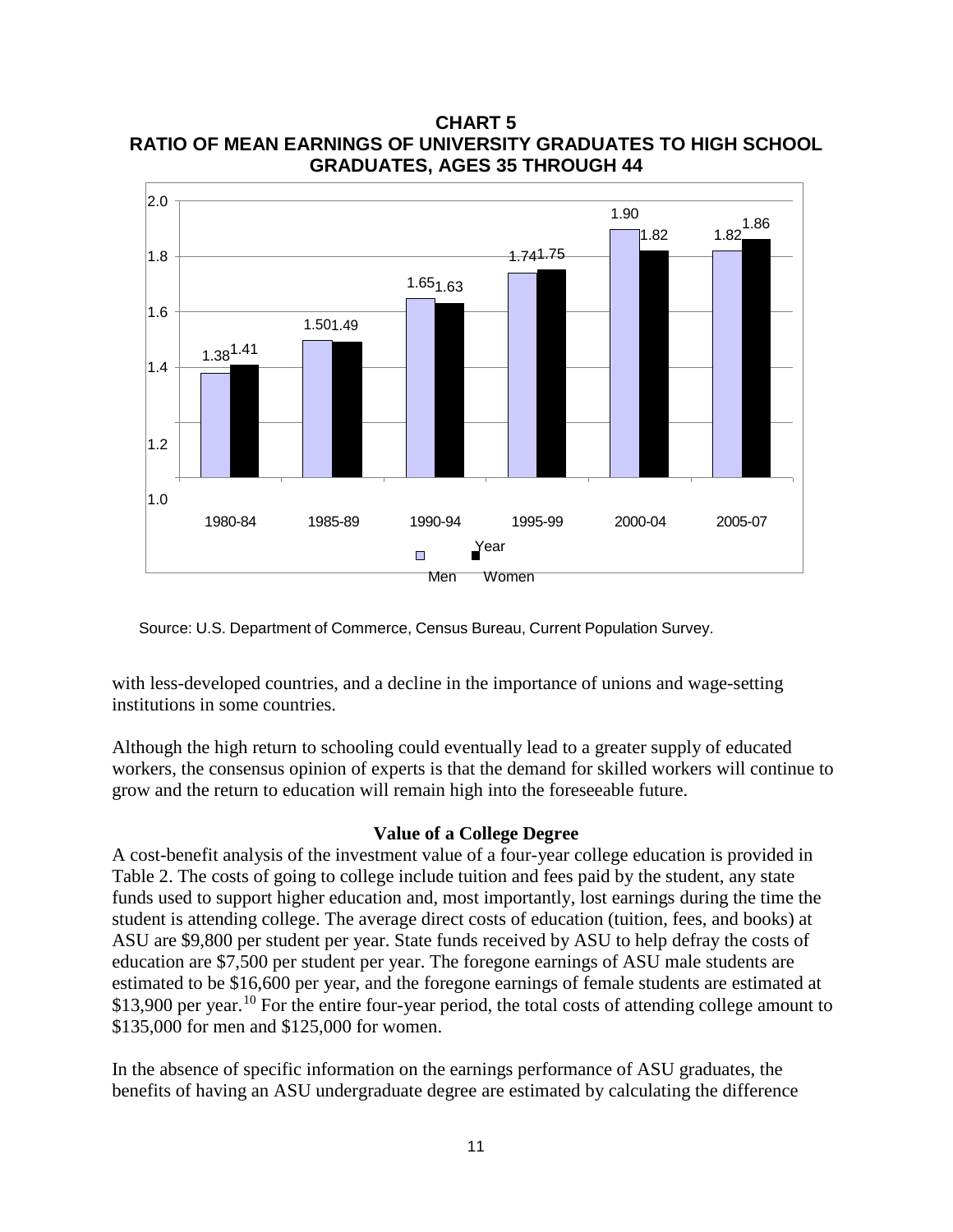# **TABLE 2 VALUE OF A BACHELOR'S DEGREE**

|                                                        | Men       | Women     |
|--------------------------------------------------------|-----------|-----------|
| Costs (Ages 18 to 21):                                 |           |           |
| Direct Cost of Education                               | \$39,200  | \$39,200  |
| <b>State Appropriations</b>                            | 30,000    | 30,000    |
| <b>Foregone Earnings</b>                               | 66,200    | 55,500    |
| <b>Total Costs</b>                                     | 135,400   | 124,700   |
| Total Costs Discounted at 4 Percent Interest           | 127,500   | 117,500   |
| Benefits (Ages 22 to 65):                              |           |           |
| Earnings With a High School Diploma                    | 1,782,400 | 1,237,600 |
| Earnings With a Four-Year Degree                       | 3,116,000 | 2,171,200 |
| Differential in Earnings                               | 1.333.600 | 933,600   |
| Earnings Differential Discounted at 4 Percent Interest | 497,500   | 355,000   |
| Net Present Value of a Bachelor's Degree               | 370,000   | 237,500   |
| Internal Rate of Return                                | 12.5%     | 11.0%     |

Source: Center for Competitiveness and Prosperity Research, L. William Seidman Research Institute, W. P. Carey School of Business, Arizona State University.

between the mean earnings of a U.S. worker of a given age and sex who holds a bachelor's degree (and no more) and the mean earnings of a worker with the same demographic characteristics who has only completed high school. The estimated earnings differential is then reduced by 5 percent to reflect the general earnings experience of workers in Arizona. Using this approach and assuming that a college graduate works continuously from age 22 to 65, the additional earnings provided by a college education are \$1,334,000 for men and \$934,000 for women.

When comparing streams of expenses and incomes that accrue over time, it is necessary to "discount" figures to a common base year. The present value of receiving \$10,000 ten years from now is significantly less than \$10,000—not just because of inflation, but because of the time value of money.

If future expenses are discounted to the present using an inflation-adjusted interest rate of 4 percent, the costs of attending college amount to \$128,000 for men and \$118,000 for women. Discounting has a more dramatic effect on the present value of future earnings. The present value of the earnings premium afforded by a college education is \$498,000 for a male graduate and \$355,000 for a female graduate.

As the analysis shows, the benefits of a college education decidedly outweigh the costs. The net present value of a college education is \$370,000 for men and \$238,000 for women. A student who could successfully complete college but for whatever reason chooses not to do so is effectively turning down a gift of \$370,000 (\$238,000) to be given to him (her) at age 18.

Another way of expressing the investment value of a college education is to calculate its "internal rate of return." This is the discount rate that would equalize the present value of benefits with the present value of costs. Earning a college degree provides an inflation- adjusted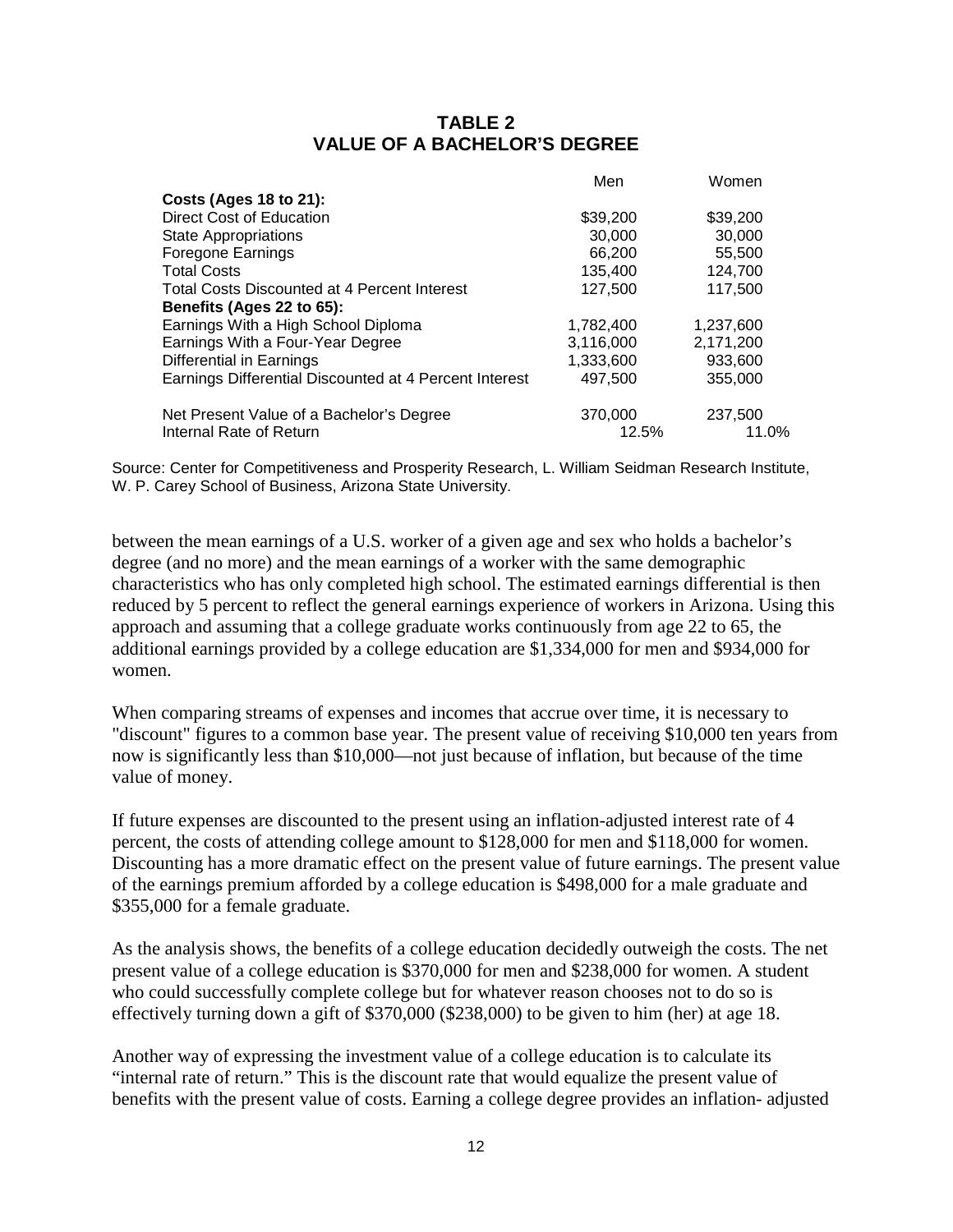internal rate of return of 12.5 percent for men and 11.0 percent for women. This means that if a student were to borrow money to cover all of the costs of going to college and pay a real interest rate of 12.5 percent (11.0 percent), he (she) would have just enough in additional earnings over the course of a lifetime to pay off the loan with interest. Actual borrowing rates are much lower, of course. So the student makes out on the deal.

The concept of internal rate of return allows the value of alternative kinds of investments to be compared. It has been estimated that over the past 100 years, the average annual real return on U.S. stocks has been 7 percent. So an investment in a college education beats what is regarded as the best long-term financial investment—the stock market—and does so by a wide margin.

#### **Other Benefits of Education**

The benefits of a college education are not limited to the increase in lifetime earnings realized by the degree holder. For example, there are well-documented effects of educational attainment on health. There is also emerging evidence of spillover benefits realized by other workers. Highly educated workers not only become more productive themselves, but they also raise the average level of productivity of those who work around them.<sup>[11](#page-6-0)</sup> Simulations for Arizona using conservative estimates of productivity spillovers suggest that an investment in a college education provides an additional social return beyond the private return of 4 percent.<sup>[12](#page-6-1)</sup>

#### **Contribution of ASU Undergraduate Education to Arizona Income**

Because higher education has such a dramatic effect on an individual's lifetime earnings, total income in the state of Arizona is significantly higher because of the education received by ASU students over the past several decades. This conclusion does not necessarily follow from the earlier demonstration that college is a sound investment for an individual. Many ASU graduates end up leaving the state. Also, because of steady growth in the university's student population, there are currently more students incurring costs, such as foregone personal income and taxpayer support, than there are former graduates in any four-year cohort. Nevertheless, simple calculations demonstrate that counting only the private benefits of a college education, Arizona's annual net income is now \$2.0 billion higher because of the education services provided by the University. Table 3 provides a summary of these calculations.

In the absence of more specific information, it has been assumed that ASU graduates working in the state receive a college earnings premium equal to the nationwide average premium for workers of the same age and sex (less 5 percent in recognition of the fact that Arizona workers generally earn less than U.S. workers). Those who graduated in the 1970s and are now in their fifties are on average earning \$22,000 (women) to \$34,000 (men) more annually than they would have had they only completed high school. Those graduating around the turn of the century, who are in their late twenties or early thirties, are earning between \$17,000 and \$26,000 more annually because of their undergraduate education. Recent alumni records indicate that 57 percent of ASU graduates now reside in the state of Arizona. Combining this figure with the total number of undergraduate degrees awarded to men and women from 1970 through 2008, one can estimate the gross impact of ASU undergraduate education on current Arizona income. The estimates indicate that income in the state is now \$3.2 billion higher because of the education services provided by the university over the past 38 years.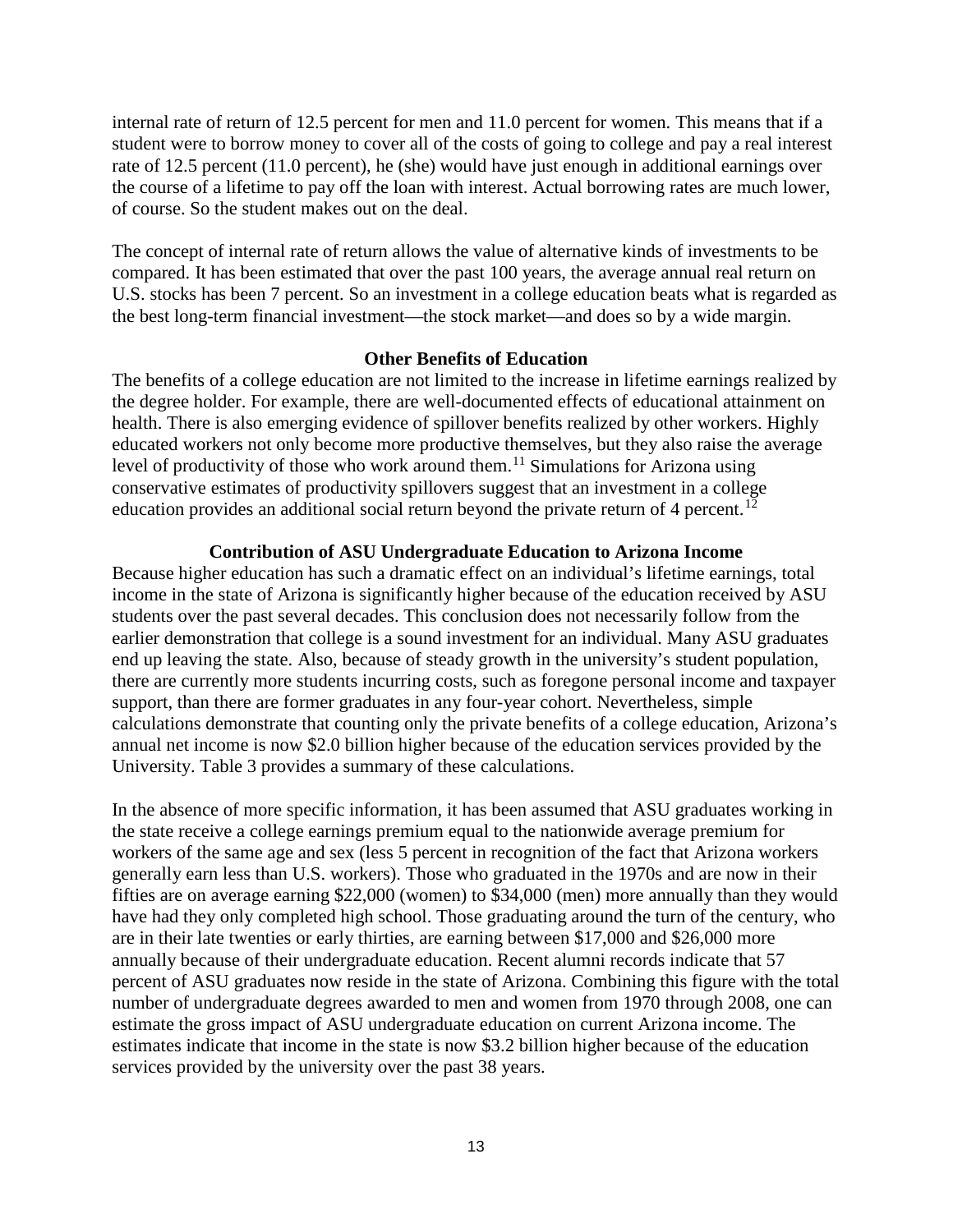# **TABLE 3 CONTRIBUTION OF ARIZONA STATE UNIVERSITY UNDERGRADUATE EDUCATION TO ARIZONA INCOME, FISCAL YEAR 2009**

|                              | <b>Value Per</b><br>Number of<br><b>Student</b><br><b>Students</b> |                 | In Millions |         |
|------------------------------|--------------------------------------------------------------------|-----------------|-------------|---------|
|                              |                                                                    | <b>Subtotal</b> | Total       |         |
| Incremental Earnings*        |                                                                    |                 |             | \$3,206 |
| Costs                        |                                                                    |                 |             | 1.193   |
| Lost Income                  | \$15,000                                                           | 37,500**        | \$563       |         |
| Tuition, Fees, and Books     | 6.800                                                              | 37,500**        | 255         |         |
| <b>State Appropriations</b>  | 7,500                                                              | 50,000          | 375         |         |
| Net Effect on Arizona Income |                                                                    |                 |             | 2.013   |

\* Of former ASU undergraduates from 1970 through 2008, assuming that 57 percent remain in Arizona \*\* Only resident students are included

Source: Center for Competitiveness and Prosperity Research, L. William Seidman Research Institute, W. P. Carey School of Business, Arizona State University.

To estimate the net effect of ASU education on current state income, some allowance must be made for the costs incurred by students now attending ASU. There are approximately 50,000 undergraduates enrolled at the university, and roughly three- quarters of these are considered state residents. Combining these figures with the average costs per student—costs associated with foregone income, tuition and fees, and state appropriations—results in an estimate of \$1.2 billion for the total cost to Arizona of ASU's present undergraduate population. Thus, the net effect of ASU undergraduate education on current income in the state of Arizona is approximately \$2.0 billion.

# **UNIVERSITY RESEARCH AND LOCAL ECONOMIC DEVELOPMENT[13](#page-6-2)**

Up to this point, the analysis of the contribution of Arizona State University to the state's economy has focused on the impact of the university community as an employer and purchaser of goods and services and as a provider of higher education. These are not the only contributions that ASU makes to the local economy. Many of the university's research programs create technologies and solutions to industrial problems that help to improve the productivity and competitiveness of local firms. The presence of a faculty respected for its research accomplishments also serves as a catalyst for economic development activities. These broader economic contributions are not easily measured but they are no less valuable to the state of Arizona.

Research is an important activity at ASU. R&D expenditures across all science and engineering fields were \$202 million in FY 2006, placing ASU 81st highest among the 630 U.S. colleges and universities reporting positive research expenditures in surveys conducted by the National Science Foundation. ASU is classified by the Carnegie Foundation for the Advancement of Teaching in the group of doctorate-granting institutions with the "highest level of research activity."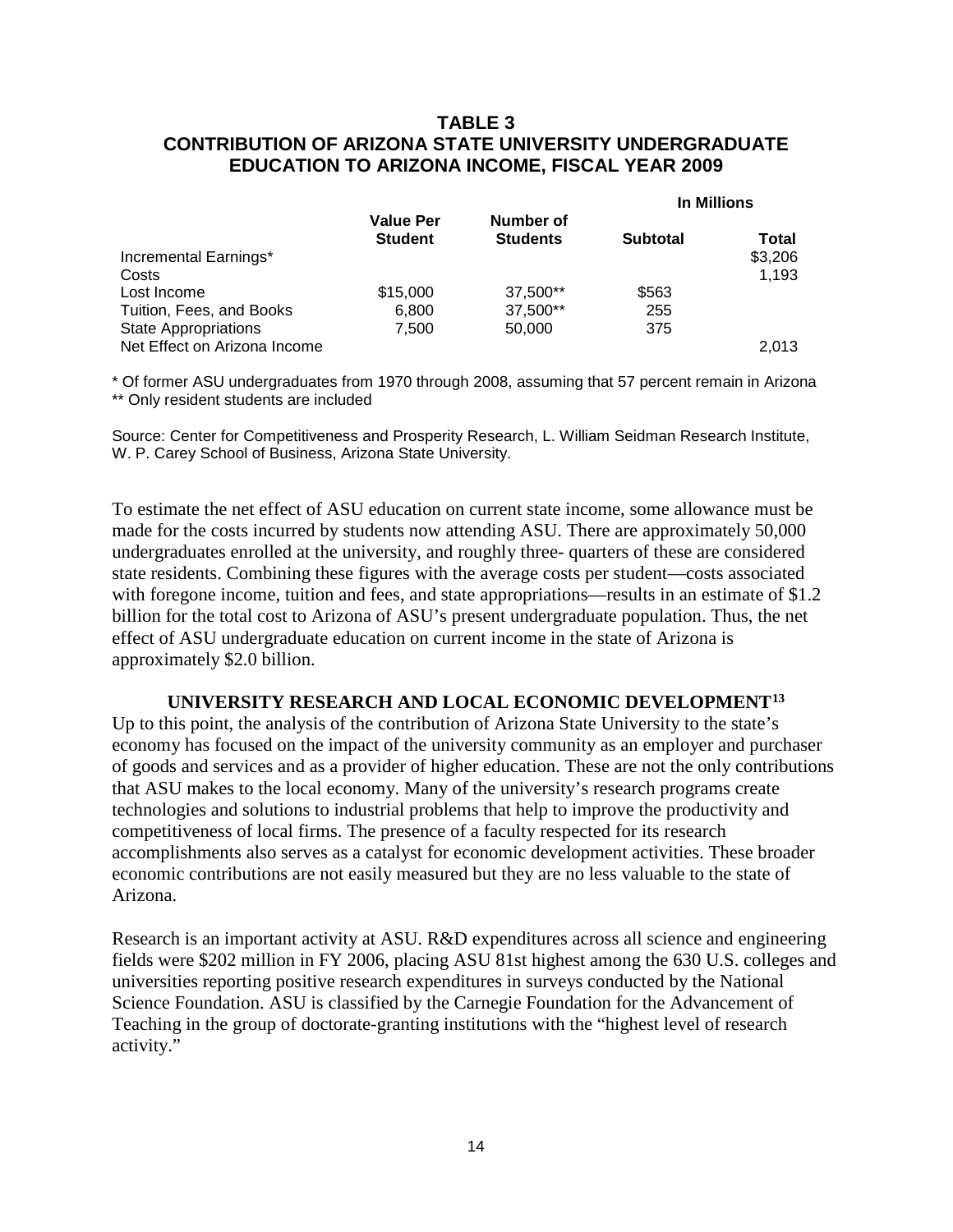In the long run, the economic benefits of university research accrue largely to consumers throughout the world in the form of lower prices and a greater variety of products available. But despite the generally global dispersion of these benefits, research at universities can have important effects on production and employment in the city or region in which the university is located. Local impacts include the attraction of industrial laboratories, the start-up of new hightech businesses, and competitive advantages enjoyed by local businesses when their technology is advanced by university research.

One reason university research programs generate local economic impacts is that some research findings are difficult to transfer to industry without frequent face-to-face contact between university and industrial scientists. In many cases of scientific discoveries with revolutionary commercial potential, knowledge is tacit and difficult to communicate without personal interaction. If the pioneering scientist has a university appointment that is to be maintained, the scientist will serve to determine the location of new firms entering the market to develop the technology.

Research universities also generate local economic impacts through their graduate programs. Availability of scientific labor is an important concern for managers of industrial laboratories, and they may choose to site a lab in an area if local universities can provide a steady supply of highly qualified science and engineering graduates. Because of a variety of local attachments people develop while in school, young professionals often prefer to remain in the vicinity of their graduate school, especially if that school is located in a large urban area. In its FY 2006 survey, the NSF found ASU to be 32nd highest out of 630 institutions in the number of doctorate degrees awarded.

Evidence of local economic impacts from university research comes from a variety of sources: case studies of local industries born from the ideas of university scientists, university records of income earned and new businesses formed from university research findings, and econometric evidence identifying a statistical association between the level of economic activity in an area and the presence of a research university. The evidence shows that university research programs can have significant local economic impacts.

Research universities with the greatest potential for promoting local economic development are those with high quality research and graduate programs that are located in a large urban area with an existing concentration of corporate research activity and high-tech production. The potential for large local impacts from ASU's research and graduate programs is greatly aided by the fact that ASU is located in a major metropolitan area with a climate and other natural amenities that mobile inventors and professional workers find attractive. Phoenix also rates high in many measures related to engineering, including a large local electronics industry and a number of highly rated engineering departments at ASU.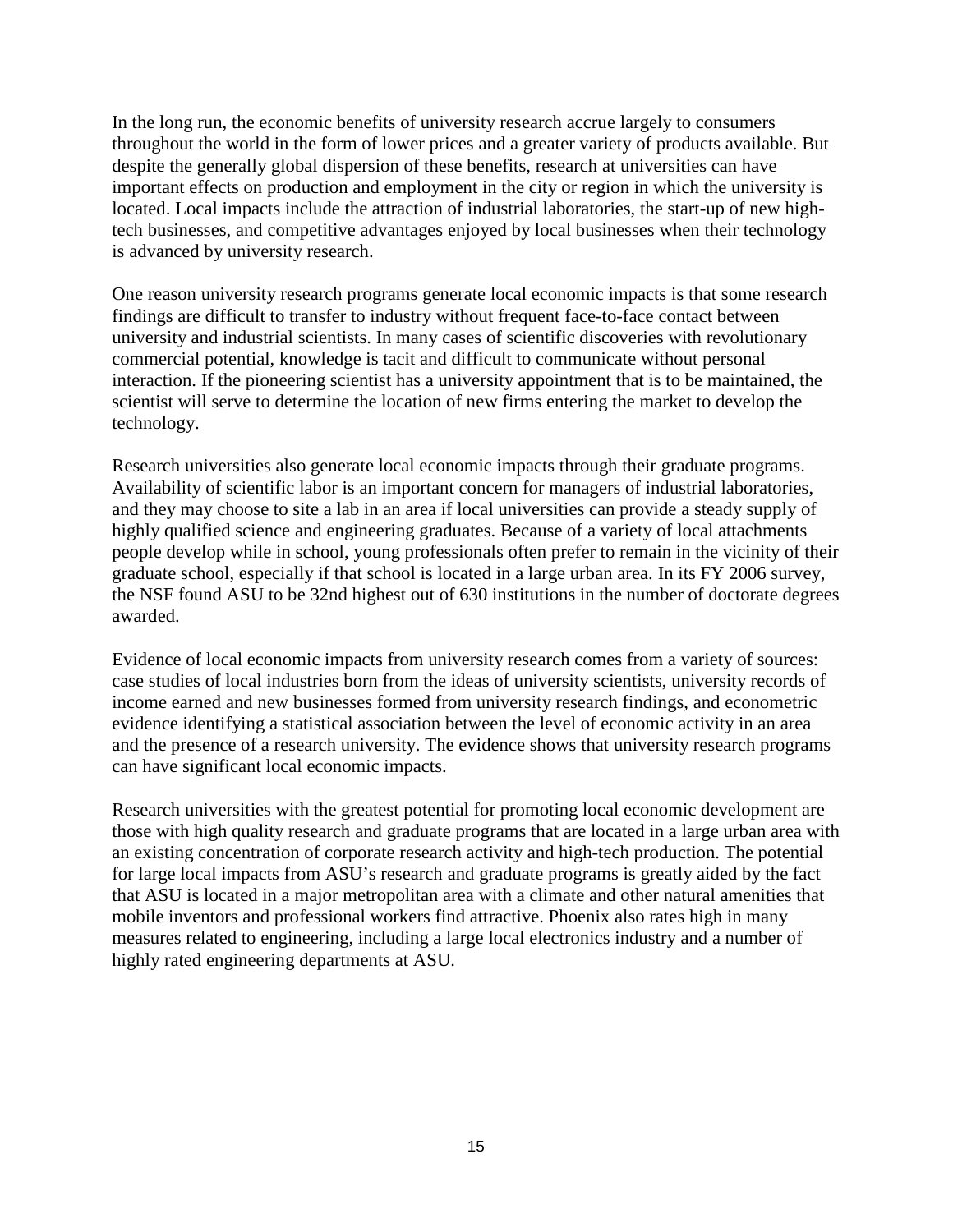# **ENDNOTES**

l

<sup>1</sup> The specific model used was based on IMPLAN's 2007 database. In building the model, trade flows were calculated using IMPLAN's "regional purchase coefficients," which are econometrically derived estimates of the percentage of demand for a commodity that is satisfied by local producers. Full SAM (Social Accounting Matrix) multipliers were used. These multipliers allow for a recycling of income through the consumer spending of households, the spending of governments out of tax revenues, and the capital spending of firms out of profits.

<sup>2</sup> Included in the analysis are impacts related to ASU-affiliated units such as the ASU Foundation, the Arizona Capital Facilities Finance Corporation, and ASU Research Park. These are legally separate entities with payroll and operational expenditures that are not tracked in the ASU accounting system. Estimates of their impacts were made and included in the category "university nonpayroll expenditures."

<sup>3</sup> The payroll figures reported above are adjusted for the university-wide furlough in the second half of FY 2009. Total payroll savings from the furlough was \$22 million, or 2.6 percent of actual payroll.

<sup>4</sup> Estimates of the demand for Arizona goods and services associated with ASU operations were based on detailed expense data made available by ASU Financial Services by 6-digit object code. Expenses were immediately excluded from consideration if they did not involve a payment to an outside vendor or if the expenditure was for a good or service that was clearly produced out-ofstate. Having compiled a list of expenditures with a potential local economic impact, IMPLAN internal estimates of regional purchase coefficients were used to determine the likely percentage of expenditures on items produced in Arizona.

<sup>5</sup> Not included among the projects is construction related to the Barrett Honors College. This was not an ASU project. The Barrett Honors College was built by American Capital Communities on land leased to them by ASU.

<sup>6</sup> For the nation as whole, personal consumption expenditures have averaged 83 percent of personal income over the past five years. The aggregate data include retired people and families with unemployed primary earners which have above-average propensities to consume relative to their incomes. For ASU faculty and staff, many of whom are highly skilled and have aboveaverage earnings, personal consumption expenditures were assumed to be only 70 percent of their total employee compensation (wages, salaries, and benefits). The detailed commodity composition of these expenditures was taken from IMPLAN data files. These data, in turn, come from the BLS Consumer Expenditure Survey.

<sup>7</sup> The essential findings from the U of A student survey were published in "The University of Arizona Economic and Tax Revenue Impacts, FY 2004."

<sup>8</sup> Auxiliary enterprises include the ASU bookstore, student housing, and athletic events.